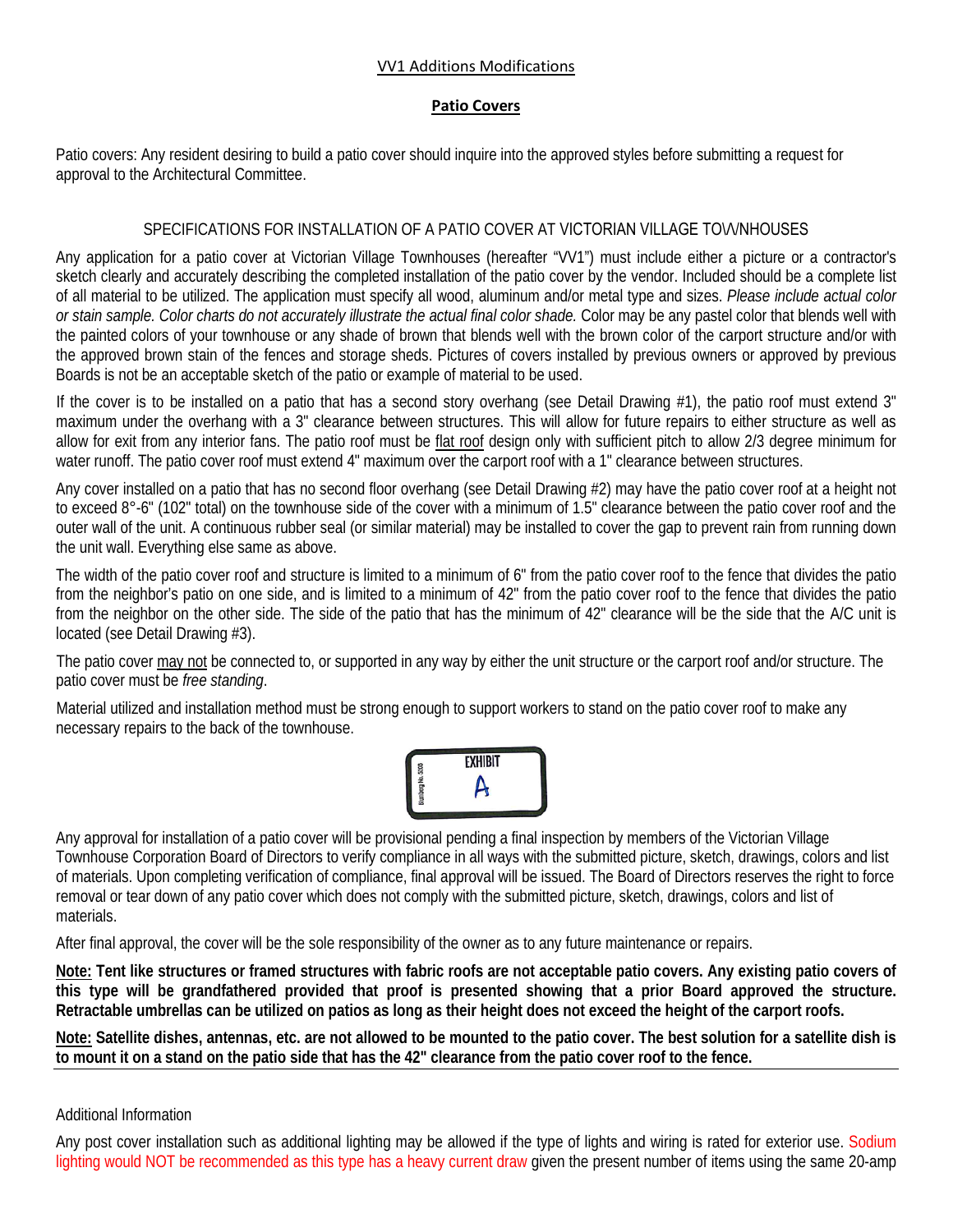circuit (i.e. carport light, Storage shed light, patio light, electrical outlet on the patio, kitchen light, etc.). Any wiring run must be installed properly; the patio wall may not be used as a path to the electrical outlet. A support beam would be acceptable as a wiring path.